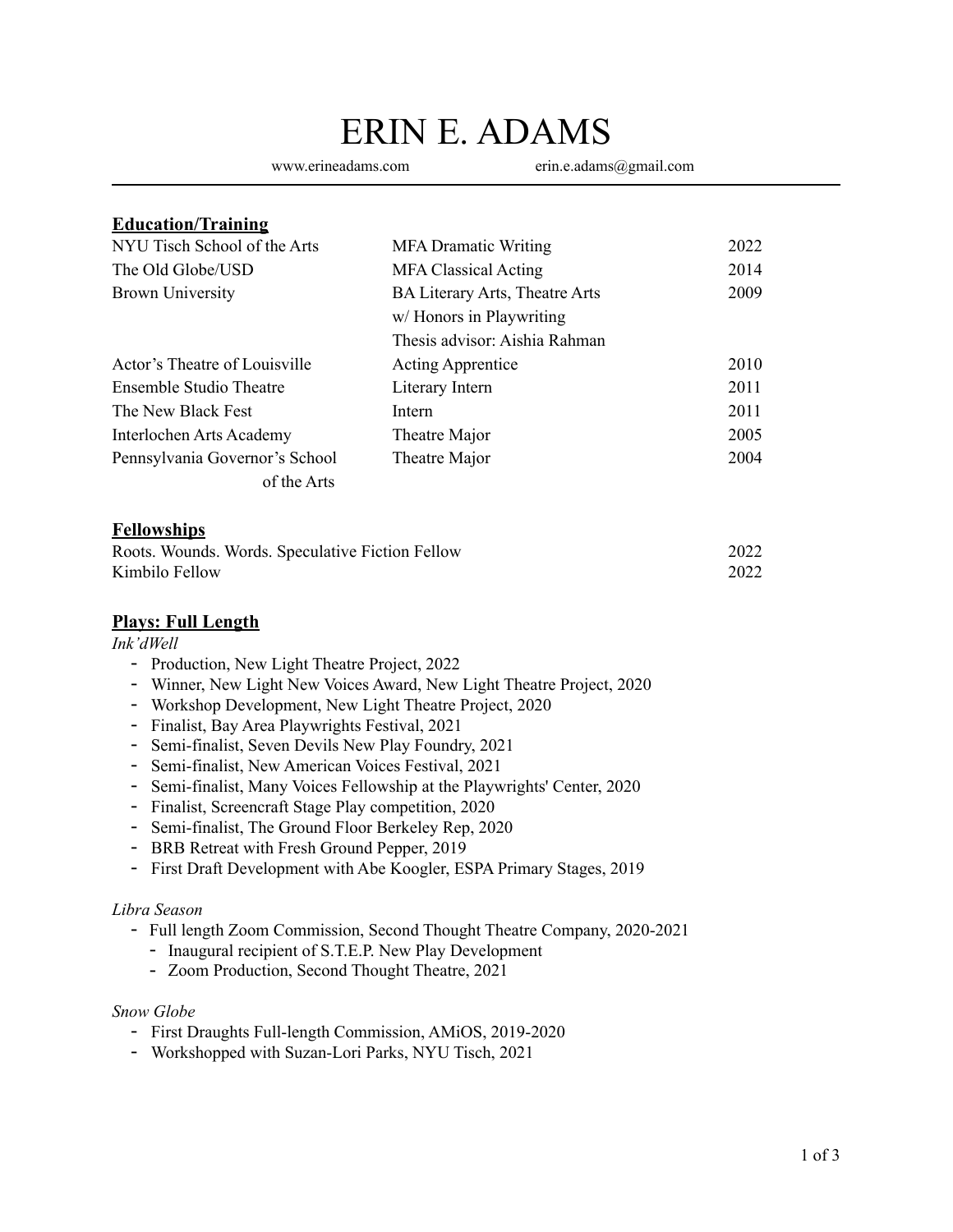#### *A Hero's Journey* - Solo Show

- Masters Thesis, University of San Diego / Directed by Ray Chambers, 2014

#### *A Creation Myth*

- Weston Award in Fine Arts from Brown University, 2009
- Runner up for UCSD Dr. Floyd Gaffney Playwriting Award, 2009

#### **Plays: Full Length (cont.)**

#### *Dark Fantasy*

- Honors in Playwriting, Thesis, Brown University, 2009

#### **Plays: Short / One Acts**

*Lot*

- NYU Tisch, Bespoke Collaboration with Graduate Acting, 2020

#### *Mary*

*-* Eden Theatre Company, the Bathroom Plays, 2020 / Directed by Jordan Gemaehlich

#### *Content*

- AMiOS, SHOTZ virtual play festival, 2020 / Directed by Meghan Grover

#### *Sage*

- AMiOS, SHOTZ short play festival, 2019 / Directed by Sam Saravolatz

#### *Snow*

- AMiOS, SHOTZ short play festival, 2019 / Directed by Justin Yorio

#### *Bait*

- AMiOS, SHOTZ short play festival, 2018 / Directed by Mario Gonzales

#### *Lot 23*

- AMiOS, SHOTZ short play festival, 2017 / Directed by Kia Sayyadi

#### *Persephone* - Solo Show

- Actor's Theatre of Louisville Solo-Mio Project, 2010 / Directed by Gretchen Wright

#### **Novels:**  $\overline{M}$   $\overline{M}$   $\overline{M}$   $\overline{M}$   $\overline{M}$   $\overline{M}$   $\overline{M}$

| JACKAL, upmarket thriller                          |               |
|----------------------------------------------------|---------------|
| - Penguin Random House, Bantam of Ballantine Books | 2021 - 2022   |
| - Editor: Jenny Chen, Sr. Editor                   |               |
| - Pitch Wars mentee                                | 2020          |
| - Mentors: Sonia Hartl and Annette Christie        |               |
| UNTITLED, suspense novel                           |               |
| - Penguin Random House, Bantam of Ballantine Books | $2022 - 2023$ |
| - Editor: Jenny Chen, Sr. Editor                   |               |